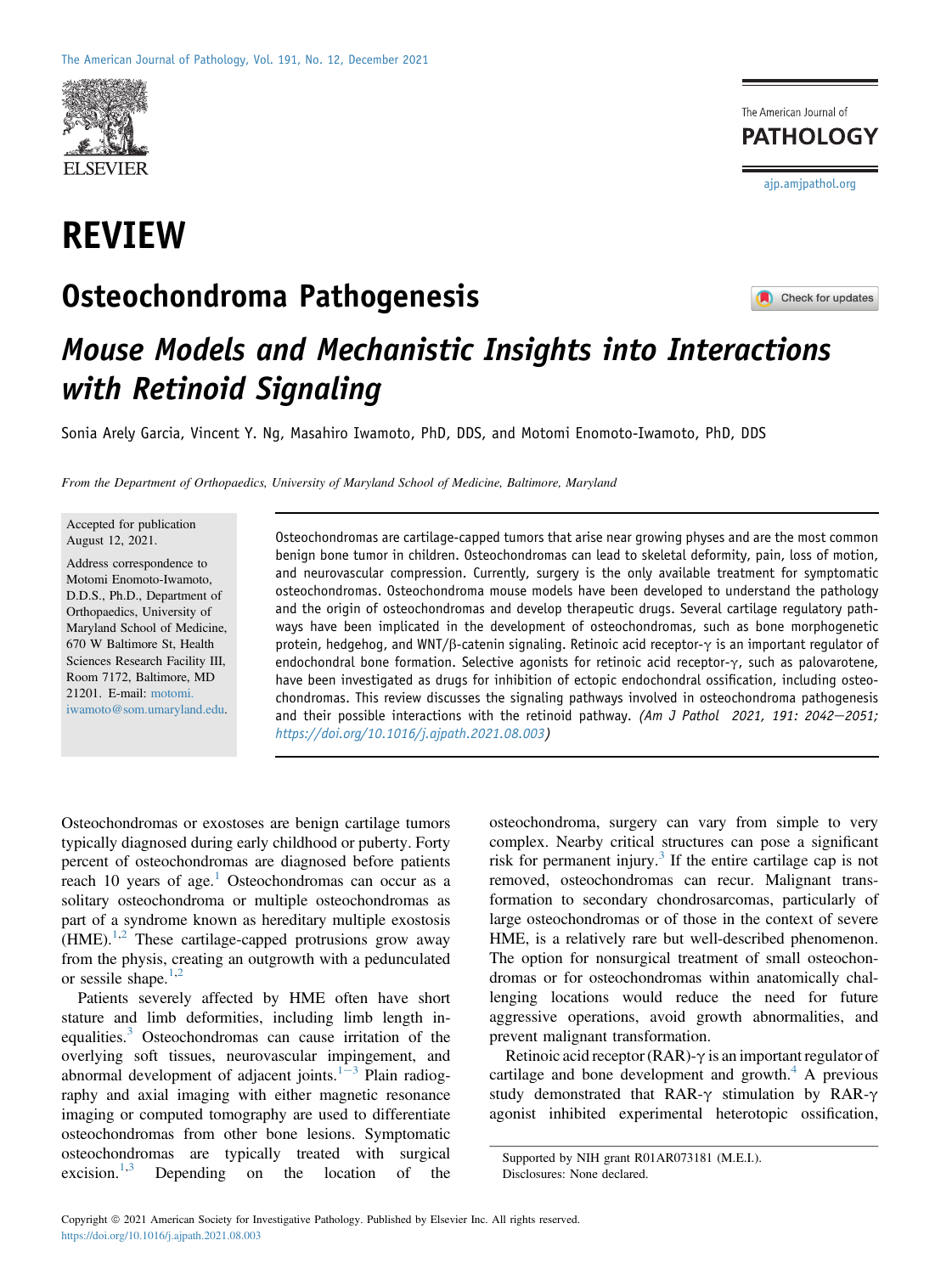which is characterized as an excess endochondral bone formation that accumulates within connective and muscle tis-sues.<sup>[5](#page-7-4)</sup> In addition, independent studies have reported RAR- $\gamma$ inhibitory action using different heterotopic ossification ani-mal models.<sup>6,[7](#page-8-1)</sup> More importantly, palovarotene, a synthetic agonist for RAR- $\gamma$ , strongly inhibits osteochondroma for-mation in the mouse model.<sup>[8](#page-8-2)</sup> These preclinical studies led to a clinical trial of pediatric patients to evaluate the efficacy and safety of palovarotene for the systemic treatment of HME and the prevention of disease progression ([https://clinicaltrials.](https://clinicaltrials.gov) [gov](https://clinicaltrials.gov); trial number NCT03442985). Elucidation of the precise molecular and cellular mechanism of RAR- $\gamma$ agonists on osteochondromas and ectopic endochondral formation will provide useful information to develop effective pharmacologic therapies.

This review provides an overview of available murine models, useful for basic and translational osteochondroma studies. Signaling pathways that have been demonstrated to be implicated in pathogenesis of osteochondromas are discussed with the possible interaction of these pathways with  $RAR-\gamma$  signaling in which pharmacologic activation would result in inhibition of osteochondromas.

## Molecular Pathology of Multiple Osteochondromas

Multiple formation of osteochondromas is a characteristic of HME, which is a pediatric, autosomal-dominant disorder with reported incidences of approximately 1 per 50,000 individuals worldwide. $1-3$  $1-3$  $1-3$  Patients with HME have autosomal dominant functional mutations in the EXT1 and/or EXT2 genes, triggering the development of multiple osteochondromas.<sup>[9](#page-8-3)[,10](#page-8-4)</sup> EXT mutations include frame shift, missense, and splice-site mutations.<sup>[11](#page-8-5)</sup> The human *EXT1* and  $EXT2$  genes encode endoplasmic reticulum-localized type II transmembrane glycoproteins that are tightly associated with glycosyltransferase activities.<sup>[12](#page-8-6)</sup> Exostosin 1 (EXT1) and exostosin 2 (EXT2) glycosyltransferases form a stable hetero-oligomeric complex that accumulates in the Golgi apparatus and are involved in heparan sulfate proteoglycan (HSPG) biosynthesis.<sup>12</sup>

HSPGs consist of extracellular core proteins in which a tetrasaccharide linker is synthesized on conserved serine residues of the core protein of HSPGs. EXT1 and EXT2 allow the elongation of heparan sulfate (HS) chains by sequentially adding alternating units of N-acetylglucosamine and glucuronic acid. As HS chains are created, deacetylation, sulfation, and epimerization occur.<sup>[13](#page-8-7)</sup> Four HSPG isoform families have been identified: syndecan, glypican, perlecan, and CD44.<sup>[12](#page-8-6)</sup> Glypicans and syndecans that carry long HS chains specifically bind and interact with signaling proteins, plasma proteins, and growth factors. Therefore, these HSPGs affect a variety of neighboring cell responses, such as cell differentiation, cell-to-cell interaction, receptor trafficking, and control tissue morphogenesis and gradients of growth factors,

such as fibroblast growth factors, bone morphogenetic proteins (BMPs), hedgehogs (HHs), and Wnts in the extracellular matrix.<sup>[13](#page-8-7)</sup> The pathogenesis of osteochondroma development has not been clearly elucidated; however, HS synthesis deficiency most likely underlies the molecular mechanism of osteochondroma formation.<sup>[12](#page-8-6)</sup>

## Current Mouse Models of Osteochondromas

Because osteochondromas are located close to growth plate, osteochondroma may presumably arise from growth plate or neighboring connective mesenchymal cells potentially caused by misregulation of chondrogenesis and/or endochondral ossification during skeletal development and growth. Several mouse models have been generated by systemic or cartilage- or perichondrium-specific inactivation of  $Ext1$  and/or  $Ext2$ , and have been used to study pathology and pharmacotherapy of osteochondromas (Table  $1^{14-20}$  $1^{14-20}$  $1^{14-20}$ ).

## Col2-rTA-Cre;Ext1e2neoflox/e2neoflox with Doxycycline

The dominant inheritance of HME might indicate that heterozygous mutations in the EXT1 or EXT2 gene would result in systemic reduction of HS levels, leading to osteochondroma formation. However, haploinsufficiency might not always trigger osteochondroma formation in a number of patients with HME. $^{21}$  $^{21}$  $^{21}$  A loss of heterozygosity model has been proposed to explain the molecular pathogenesis of multiple osteochondromas. The *EXT1* single-allele mutation experiences a second somatic mutation in a normal EXT allele in osteochondromas occurring at multiple lesions in patients with HME.<sup>22</sup> Jones et al<sup>[14](#page-8-8)</sup> developed the transgenic mice that harbor an inducible loss-of-function allele of Ext1  $(Extle2neof$  or  $Extle2f$ ) in which exon 2 was flnked by head-to-head loxP sites and determined the necessity for loss of heterozygosity in osteochondroma formation. They demonstrated that clones of proliferating chondrocytes in the osteochondroma tissue are homozygous for the inverted Ext1 allele and are negative for HS staining. Thus, this study indicates that loss of heterozygosity is critical for osteochondroma formation.

## Col2CreER;Ext1fl/fl without Tamoxifen

Matsumoto et  $al<sup>15</sup>$  $al<sup>15</sup>$  $al<sup>15</sup>$  created conditional compound mouse mutants bearing a standard floxed  $Ext1$  gene ( $Ext1f\ell/ff$ ) and Col2CreERT transgene that directs tamoxifen-inducible Cre recombinase expression under the Col2a1 promoter/enhancer control. Col2-CreERT; Ext1fl/fl mice developed multiple osteochondromas in long bones and other HME-associated skeletal defects (short stature, bowing deformity of the forearm, subluxation or dislocation of the radius, and scoliosis) without tamoxifen treatment caused by a low level of stochastic leakiness of the Cre recombinase activity.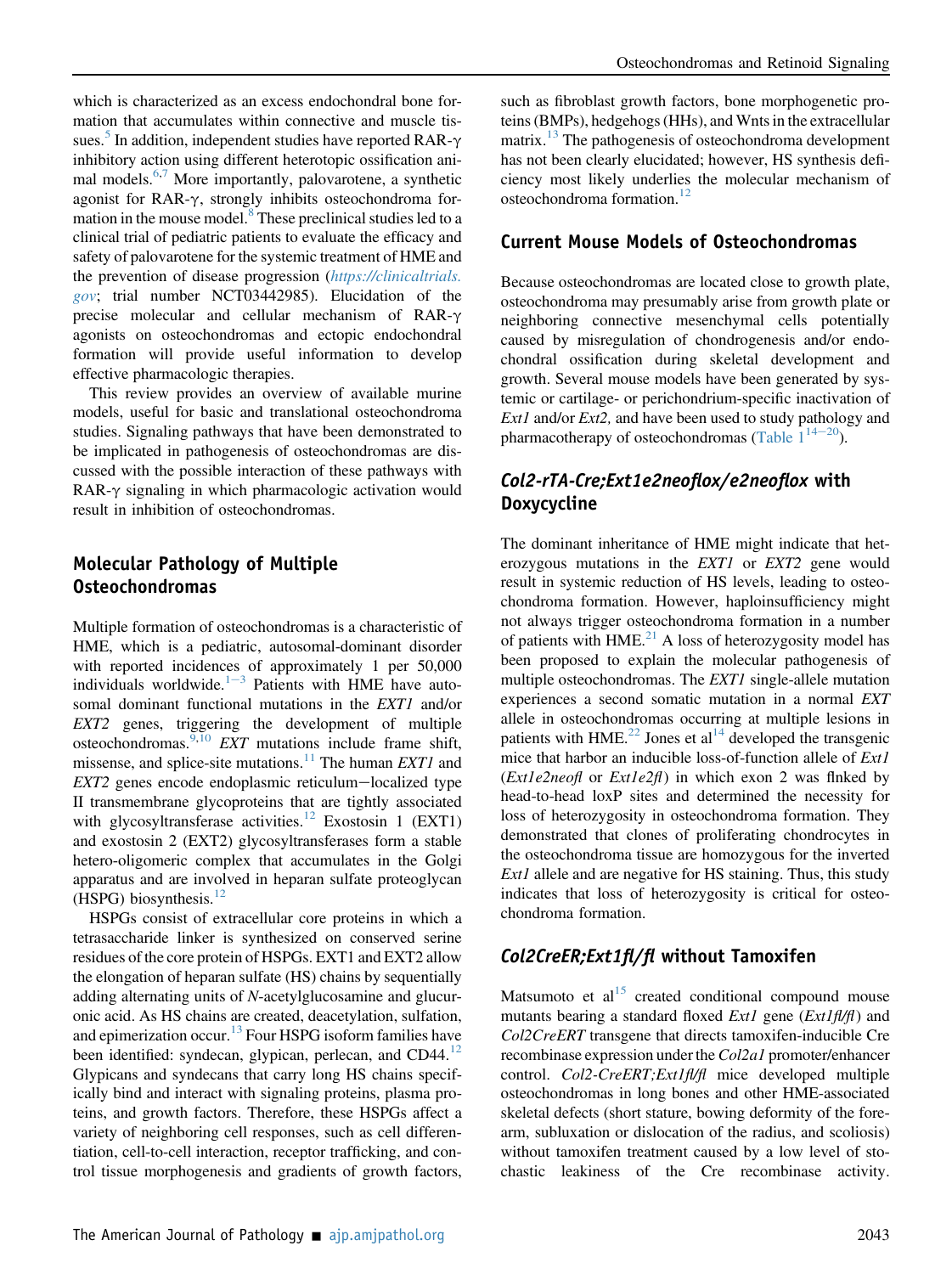|                                                             |                  |                                                                                                                                       | Location of<br>osteochondroma                                                         |                                                                                    |
|-------------------------------------------------------------|------------------|---------------------------------------------------------------------------------------------------------------------------------------|---------------------------------------------------------------------------------------|------------------------------------------------------------------------------------|
| Strain                                                      | Targeted gene    | Induction of mutation                                                                                                                 | development                                                                           | Penetrance, %                                                                      |
| Col2-rTA-Cre; Ext1e2neofl/<br>e2neofl or Ext1e2fl/e2fl $14$ | Ext1             | Drinking water of<br>doxycycline, postnatal<br>days 8 to 15, or<br>intraperitoneal<br>doxycycline to the mother<br>at postnatal day 8 | Distal femur, proximal<br>tibia, ribs                                                 | 100                                                                                |
| Col2CreER;Ext1fl/fl <sup>15</sup>                           | Ext1             | No induction, sporadic<br>knockout                                                                                                    | Ribs, distal radius,<br>ulna, femur                                                   | 100                                                                                |
| $Ext1^{+/-}$ ; Ext2 <sup>+/-16</sup>                        | Ext1 and/or Ext2 | No induction, spontaneous                                                                                                             | Ribs, sporadic in<br>proximal tibia                                                   | $Ext1^{+/-}$ , 36.5; $Ext2^{+/-}$ ,<br>44.4; $Ext1^{+/-}$ ; $Ext2^{+/-}$ ,<br>71.4 |
| Col2CreER; Ext1fl/fl $^{17}$                                | Ext1             | Intraperitoneal injection of<br>tamoxifen, postnatal day 5                                                                            | Distal ulna, distal<br>radius,<br>proximal tibia, distal<br>femur                     | Not reported                                                                       |
| CstkCre; Ptpn11 $f l / f l^{18}$                            | Ptpn11           | No induction                                                                                                                          | Metachondromaplasis<br>multiple exostoses<br>in the knees, ankles,<br>and metatarsals | Not reported                                                                       |
| Aggrecan-CreER;<br>Ext12eneofl/2eneofl <sup>19</sup>        | Ext1             | Intraperitoneal injection of<br>tamoxifen, postnatal day<br>28 or 35                                                                  | Proximal tibia, distal<br>femur, cranial base,<br>ribs                                | 100                                                                                |
| $Fsp1Cre; Ext1fl/fl^{20}$                                   | Ext1             | No induction                                                                                                                          | Distal femur, proximal<br>tibia, distal radius,<br>distal ulna, ribs                  | 100                                                                                |

#### <span id="page-2-0"></span>Table 1 Summary of Mouse Multiple Osteochondromas Models

Osteochondromas arise with a 100% penetrance in long bones. Growth plate of the femur and tibia were stained with X-gal and showed a low frequency of  $lacZ^+$  cells that form clusters that correspond to the columnar organization of chondrocytes in the growth plate. No lac $Z^+$  cells were found in the perichondrium, including the area known as the groove of Ranvier, the perichondrium adjacent to growth plate. The study suggests that the cellular origin of osteochondromas is within the growth plate and that biallelic inactivation of Ext1 is important in the initiation of osteochondroma formation but might not be necessary for growing osteochondromas in mice.

## *Ext1<sup>+/-</sup>* and *Ext2<sup>+/-</sup>* Heterozygotes

Efforts to recapitulate the human HME genotypes that involve heterozygous mutations of the EXT1 and EXT2 allele have been investigated. Zak et al<sup>[16](#page-8-12)</sup> have created compound  $Ext1^{+/-}$ ;  $Ext2^{+/-}$  heterozygote mice and compared the phenotype of either Ext1 and/or Ext2 null allele mice with double heterozygote mice by monitoring ectopic cartilage development located in the ribs and long bones. The  $Ext1^{+/-}$ ;  $Ext2^{+/-}$  heterozygote mice revealed 71.4% penetrance, whereas the single Ext1 and Ext2 heterozygote had 36.5% to 44.4% penetrance, respectively. In addition to rib outgrowths, the compound  $Ext1^{+/-}$ ;  $Ext2^{+/-}$ mutants have exhibited osteochondromas in the tibia and

femur. Histologic analysis has shown that the periosteal border is interrupted by the developing osteochondromas that consisted of growth plate-like arrangement of chondrocytes. This model might be suitable for the study on cellular and molecular mechanisms underlying initiation of osteochondromas because osteochondromas in other mouse models are mostly induced by deletion of both *Ext1* alleles. It has also been demonstrated that  $Ext2^{+/-}$  mice have formed multiple osteochondromas in ribs with an approximate 1:3 ratio and represented abnormality in endochondral ossification with  $100\%$  penetrance.<sup>[23](#page-8-13)</sup>

### Col2CreER;Ext1fl/fl with Tamoxifen

The same Col2-CreERT; Ext1fl/fl system was used but was performed with tamoxifen induction.<sup>[17](#page-8-14)</sup> On tamoxifen injection at postnatal day 5, Col2-CreERT; Ext1fl/fl mice developed ectopic cartilaginous outgrowths on the outer region surrounding the mutant growth plate as early as 1 week after tamoxifen induction. The histologic findings of cartilage deformation were similar to other reports that mimic osteochondroma development.<sup>[14](#page-8-8)[,15](#page-8-11)</sup> In addition, developmental delay of the secondary ossification center in long bones and abnormality of articular chondrocytes, including ectopic expression of collagen X and matrix metalloproteinase 13 and hypertrophy in shape, were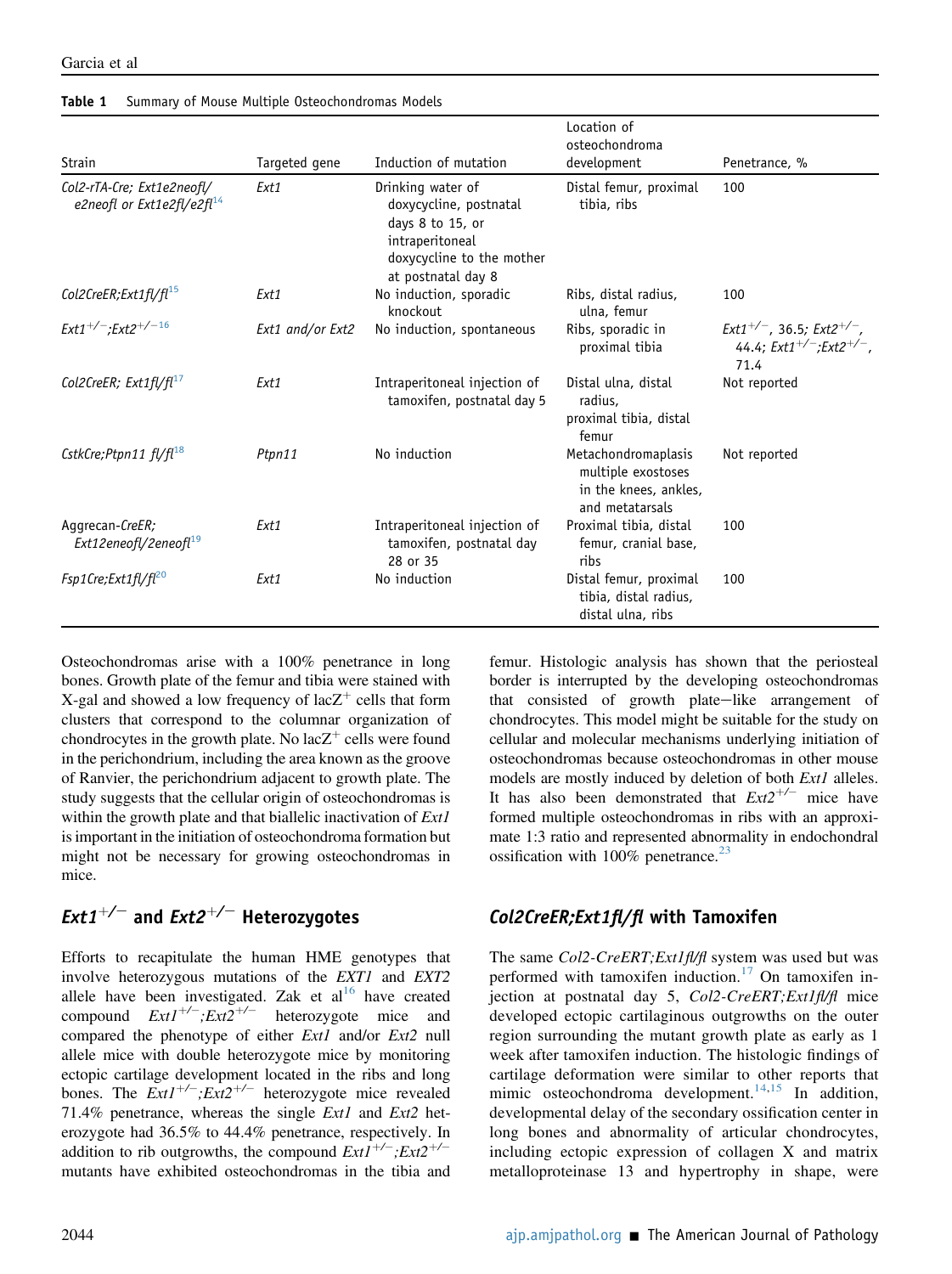observed. The changes on these diverse cell populations suggest additional function of *Ext1* in chondrocytes.

## CtskCre;Ptpn11fl/fl

Yang et al<sup>[18](#page-8-15)</sup> generated a mouse model with a conditional deletion of *Ptpn11*, a tyrosine phosphatase called SHP2 in the cells where cathepsin K promoter activity is activated, and demonstrated that this mouse represents metachondromatosis, characterized by the development of endochondromas and osteochondromas. Interestingly, most cells in the groove of Ranvier are affected in this mouse system and form chondromas. These findings indicate that the perichondrial cells in the groove of Ranvier can potentially be the origin of osteochondromas. However, growth plate chondrocytes should not be excluded as the source of osteochondroma because lineage studies trace some growth plate chondrocytes as descenders of cathepsin K lineage  $\text{cells.}^{18}$  $\text{cells.}^{18}$  $\text{cells.}^{18}$ 

## AggrecanCreER;Ext1e2neofl/e2neofl with Tamoxifen

Sinha et al<sup>[19](#page-8-16)</sup> generated the AggrecanCreER; Ext1e2neofl/ e2neofl osteochondroma model and observed osteochondroma-like outgrowths in the cranial base on tamoxifen injection. Formation of osteochondromas in the cranial base has been found in a number of  $HME$  patients.<sup>[19](#page-8-16)</sup> A combination with reporter mice has demonstrated that the responding cells are the bulk of synchondrosis growth plates and the cells located along the chondroperichondrial border, showing similar pathologic findings elicited by Col2- CreER;Ext12neofl/2neofl with and without the tamoxifen system. $15,17$  $15,17$  These mutant mice have developed osteochondromas in both long bones and ribs at 100% penetrance on tamoxifen induction. This study demonstrated that Smadmediated BMP activation is critical for osteochondroma formation in this model.

## Fsp1Cre;Ext1fl/fl

Inubushi et  $al^{20}$  $al^{20}$  $al^{20}$  performed a perichondrium-targeted conditional knockout of *Ext1* using fibroblast-specific protein 1 (Fsp1) that was expressed in the perichondrium. This model involves the deletion of the *Ext1* gene in progenitor cells in the perichondrium that undergo aberrant differentiation into chondrocytes but not chondrocytes in the growth plate. Fsp1Cre;Ext1fl/fl mice developed osteochondromas that are similar to those seen in cartilage-targeted conditional knockout of  $Ext1^{14,15,17,19}$  $Ext1^{14,15,17,19}$  $Ext1^{14,15,17,19}$  $Ext1^{14,15,17,19}$  $Ext1^{14,15,17,19}$  $Ext1^{14,15,17,19}$  $Ext1^{14,15,17,19}$   $Fsp1Cre; Ext1f\!Uf\!f$  mutants not only develop multiple osteochondromas at 100% penetrance in the long bones and ribs but also grow normally without any growth retardation and survived for longer than 1 year. The observations seen in this mouse model indicate that cell origin of osteochondromas can be additional progenitor cells in the perichondrium and that inhibition of BMP signaling can effectively suppress osteochondroma formation.

## Signaling Pathways Involved in Osteochondromas

Endochondral ossification is an essential process that creates bone from cartilaginous templates in appendicular and axial skeletons. Initially, skeletal progenitors condense and differentiate into chondrocytes in programed regions at embryonic stages. Cartilage development and endochondral ossification are controlled by an interplay of intricate signaling networks that involve the surrounding matrix, secreted morphogens, and growth factors, such as BMPs, Indian hedgehog (IHH), Wnts, and fibroblast growth factors.<sup>24,[25](#page-8-19)</sup> Studies have indicated that dysregulation of those signaling pathways can cause or are associated with pathology of osteochondroma formation.<sup>[12](#page-8-6)[,26](#page-8-20)</sup>

### BMP Signaling

BMPs contain a group of growth factors.<sup>[27,](#page-8-21)[28](#page-8-22)</sup> BMP signaling gradients exist across the growth plate and regulate bone formation and homeostasis, development, or morphogenesis of cartilage. BMPs bind to BMP receptor type I (BMPR-I) and BMP receptor type II (BMPR-II) transmembrane receptor proteins. Once this binding and receptor dimerization of BMPR-I and BMPR-II occurs, BMPR-II phosphorylates the GS domain of BMPR-I, causing the phosphorylation of signal-transduction proteins Smad 1, 5, or 8 (R-Smads) in the cell.<sup>[28](#page-8-22)</sup> Smad 6 and 7 (I-Smads) inhibit and modulate the phosphorylation of R-Smads. In addition, R-Smad interacts with Smad 4 (co-Smad) to form a complex that translocates to the nucleus and activates the transcription of BMP-responsive genes. $27,28$  $27,28$  More than 15 BMPs have been identified, and among them, BMP-2, BMP-4, and BMP-7 regulate the growth and maturation of chondrocytes in vitro, whereas BMP-2, BMP-4, BMP-6, and BMP-7 induce bone and cartilage formation in vivo.<sup>[28](#page-8-22)</sup> Dysregulation of the BMP signaling pathway is involved in the disease fibrodysplasia ossificans progressiva (FOP), which is a rare autosomal dominant disorder with mutations of ACVR1 that result in progressive heterotopic ossification of skeletal muscle and soft connective tissue.<sup>[29](#page-8-23)</sup> These findings indicate a close relation of BMP signaling with ectopic cartilage formation.

HSPGs are responsible for sequestering BMPs at the cell surface or in extracellular matrix while also enhancing BMP activity by continuously serving BMPs to their signaling receptors on the cell surface. $30$  Gene expression of BMP2 and BMPRIB and nuclear localization of phospho-Smad1/5/ 8 have been observed in the cartilage caps of human osteochondroma specimens, $31$  suggesting that enhanced BMP signaling might play a role in osteochondroma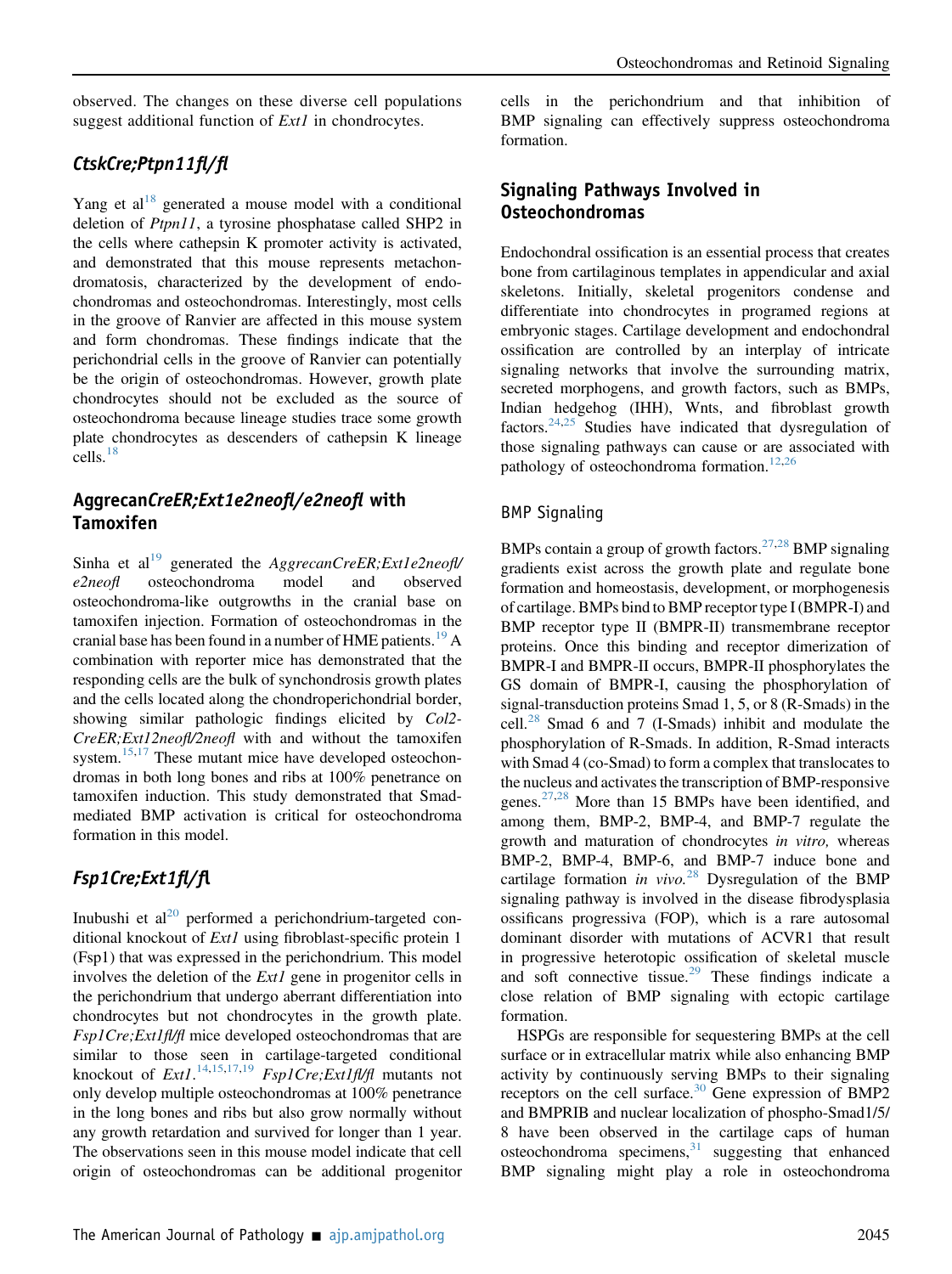formation. Cellular pSmad1/5/8 levels have been increased in the perichondrium by  $Ext1$  deficiency in organ culture and mouse osteochondroma model. $20,32$  $20,32$  Pharmacologic inhibition of BMP signaling by the LDN-193189 inhibitor reduced osteochondroma formation in osteochondroma mouse models.<sup>[19,](#page-8-16)[20](#page-8-17)</sup> These findings support the idea that activation or dysregulation of BMP signaling in growth plate chondrocytes and/or perichondrium cells can underlie osteochondroma progression and formation.

### IHH Signaling

The core components of the HH pathway is composed of three different HH ligands (Sonic HH, Desert HH, and IHH), a 12-pass transmembrane receptor patched1  $(PTCH1)$ , and a G-protein-coupled receptor-like sevenpass transmembrane protein smoothened  $(SMO)$ .  $33,34$  $33,34$  In the absence of HH ligand, PTCH1 sequesters SMO, inhibiting SMO activation. However, when HH is present, this repressive action is released. SMO forms a complex with the Ellis-van Creveld (EVC) syndrome protein and EVC2, triggering downstream trafficking and processing of GLI transcription factors. Three transcription factors (GLI1, GLI2, and GLI3) mediate HH signaling. $34$  During HH activation, decreasing cAMP levels lead to restriction of protein kinase A activity, allowing GLI2 and GLI3 to maintain their full length status and bypass phosphorylation, preventing its degradation and resulting in HH activation.<sup>[33](#page-8-27)</sup> This process allows active GLI2/3 translocation to the nucleus and initiates the expression of HH target genes, such as GLI1 and PTCH1. GLI targets determine cell fate of tissue patterning, cell proliferation, and cell survival regulators.[33](#page-8-27)

HHs contain the HS/heparin binding domain that mediates interaction with HSPGs and include a consensus Cardin-Weintraub motif.<sup>[30](#page-8-24)</sup> IHH is one of the main regulators of chondrocyte differentiation in the normal growth plate. It is produced by prehypertrophic chondrocytes and controls proliferation and the onset of hypertrophic differ-entiation of chondrocytes and osteoblast differentiation.<sup>[24](#page-8-18)[,35](#page-8-29)</sup> The analysis of achondroplasia seen in brachymorphic mice have revealed that abnormal distribution of Ihh proteins and a decrease in Ihh signaling in the growth plate are associated with undersulfation of the chondroitin sulfate proteoglycans.[36](#page-8-30) This finding suggests that undersulfated HS might affect the diffusion of Ihh proteins and Ihh signaling.

Koziel et  $al^{37}$  $al^{37}$  $al^{37}$  found that HS negatively regulates the range of hedgehog signaling in a concentration-dependent manner in the growth plate and that reduced HS biosynthesis caused by hypomorphic mutation on Ext1 resulting in increased chondrocyte proliferation and delayed onset of hypertrophy via elevated Ihh signaling in embryonic bone formation in mice.  $Ext1^{+/-}$  mouse embryos have also represented an enhanced Ihh diffusion in the tibia with increased proliferation and delayed hypertrophy of growth

plate chondrocytes.[38](#page-8-32) These findings lead to the theory that the development of osteochondromas might be attributed to the inability of HS to regulate the distribution of IHH. However, haploinsufficiency of Ihh does not change the development of osteochondromas as determined by tumor size and number, whereas HH signaling activation by deletion of an allele of Ptch1, reduces the number of tu-mors.<sup>[39](#page-8-33)</sup> The same study found that in a subset of osteochondromas, Ihh activation increased the cellularity and inhibited chondrocyte maturation, raising concern about whether changes in HH signaling activity might predispose to individuals to osteochondroma transformation.<sup>[39](#page-8-33)</sup> Of note, data from humans indicate that increased IHH activation is linked to chondrosarcoma development, $40$  even though the study found that a decrease in IHH signaling is associated with malignant transformation toward secondary peripheral chondrosarcoma in human specimens. $41$  Evidence that supports the role of IHH signaling in osteochondromas is still limited and should be further studied.

### Wnt/b-Catenin Signaling

The Wnt family is a group of highly conserved proteins responsible for cell development and homeostasis. $^{42}$  $^{42}$  $^{42}$  The Wnt pathway includes 19 Wnt molecules and 15 frizzled receptors and co-receptors, such as low density lipoprotein receptor-related protein cell surface markers.<sup>[42](#page-9-0)</sup> In addition, the pathway is also regulated by extracellular and intercellular inhibitors, including secreted Frizzled-related proteins, Wnt inhibitor factor-1, Dickkopfs, and axis inhibition pro-teins).<sup>[42](#page-9-0)</sup> Wnt/ $\beta$ -catenin signaling is a major signal transduction pathway of Wnts. Once Wnt proteins bind to the cell surface receptor complexes Frizzleds and LRP5/6, downstream intercellular protein Disheveled is activated, resulting in the inhibition of glycogen synthase- $3\beta$  kinase and  $\beta$ -catenin phosphorylation.<sup>[42](#page-9-0)</sup> This inhibition then allows b-catenin to escape the ubiquitin proteasome degradation pathway, allowing  $\beta$ -catenin accumulation in the cyto-plasm.<sup>[42](#page-9-0)</sup> Stabilized nonphosphorylated  $\beta$ -catenin is then able to translocate to the nucleus and interacts with multiple transcription factors, activating transcription of Wnttargeted genes. Wnt/ $\beta$ -catenin signaling also strongly influences development and organization of growth plates. Research on the roles of this signaling pathway in limb development and growth have been performed using various transgenic mice. The findings support that proper control of the signaling activity is essential for joint formation, growth plate function, and skeletal formation.<sup>[43](#page-9-1)</sup>

 $Wnt/\beta$ -catenin signaling is also modulated by HS, like HH signaling.<sup>[44](#page-9-2)</sup> HSPGs have been implicated in regulating the distribution and receptor binding of several members of Wnt at the cell surface and thereby support the solubility of hydrophobic Wnt and its activity. $44$  The importance of HS proteoglycans to regulate Wnt activity has been initially addressed in Drosophila and later in vertebrate models.<sup>[44](#page-9-2)</sup> In general, in a variety of cancers, Wnt/ $\beta$ -catenin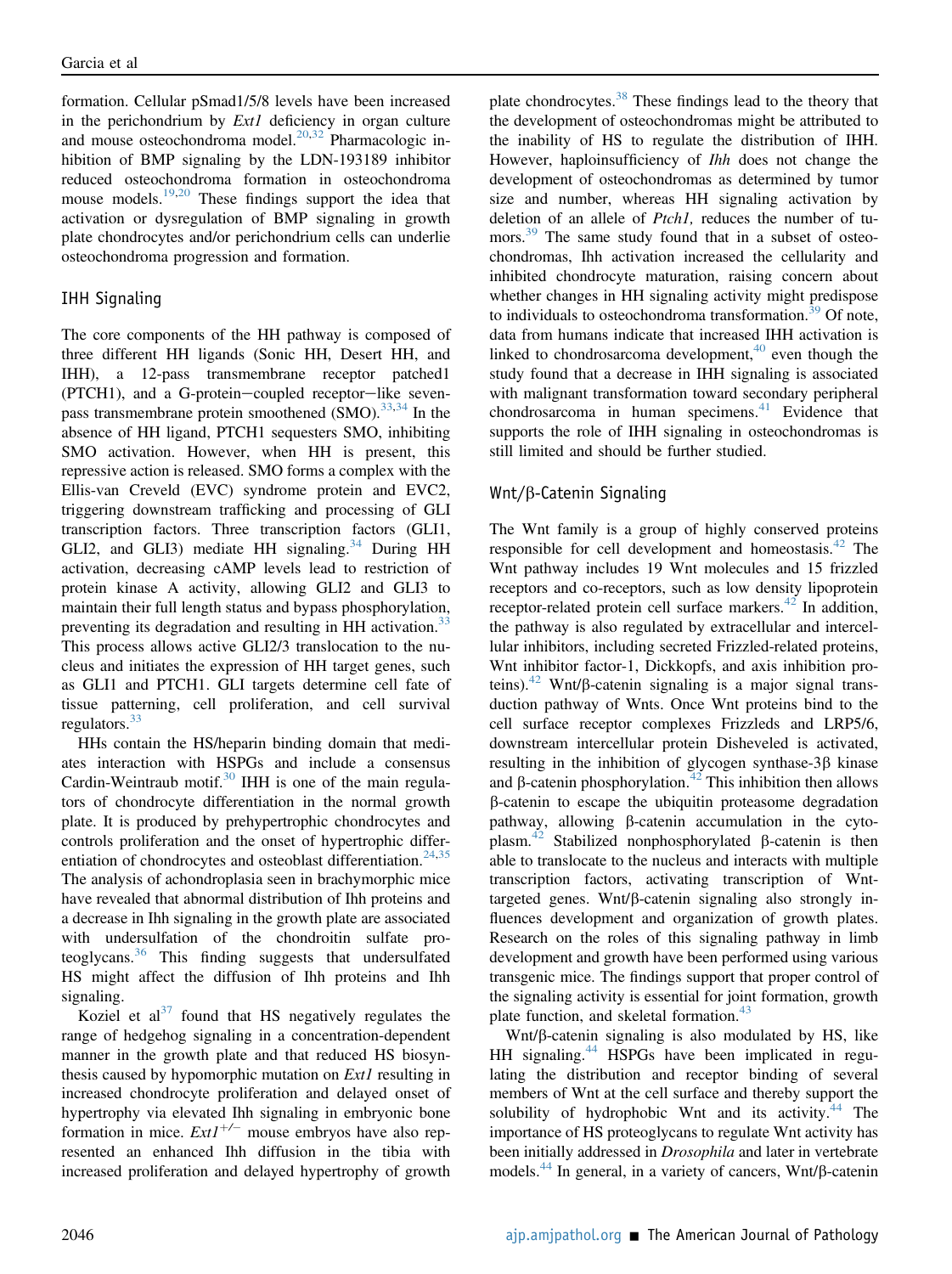pathways are known to be upregulated, causing part of the pathogenesis, but this scenario might not be the same for osteochondroma pathogenesis. Interestingly, b-catenin conditional deletion induces ectopic chondroma-like cartilage formation in mice during cartilage development. $45$ When an  $\beta$ -catenin signaling stimulator is present, apoptotic and cell death levels are elevated in cultured wildtype chondrocytes. In addition, immunohistochemical analysis of hereditary multiple exostoses specimens revealed that the amount of detectable  $\beta$ -catenin in cartilage cells of osteochondromas was much lower than that in hy-pertrophic chondrocytes in normal human growth plates.<sup>[45](#page-9-3)</sup> These findings suggest that inhibition of Wnt- $\beta$ -catenin signaling is related to the development of osteochondroma formation. Moreover,  $Wnt/\beta$ -catenin signaling was found to be an essential fate determinant of mesenchymal cells to osteoblasts or chondrocytes and strongly suggests involvement of this signaling in the pathogenesis of osteochondroma. Wnt/b-catenin signaling activation regulates both

cartilage development and homeostasis and shows diverse effects on chondrocyte differentiation, proliferation, and survival. $43$  This finding might explain why both genetic stimulation and reduction of Wnt/ $\beta$ -catenin signaling sup-pressed osteochondroma formation in mice.<sup>[39](#page-8-33)</sup> Future studies are needed to evaluate the mechanism behind Wnt/ $\beta$ -catenin signaling in the reduction of osteochondroma formation.

## Interaction of RAR- $\gamma$  Signaling with Signaling Pathways in Osteochondroma Pathogenesis

#### Retinoid Signaling and Endochondral Ossification

Retinols enter the cell through retinol binding protein receptor (stimulated by retinoic acid 6). Retinol is bound to cellular retinol binding protein and is converted into retinaldehyde by retinol dehydrogenase, which is then subsequently converted into retinoic acid by retinaldehyde dehydrogenase.<sup>[46](#page-9-4)</sup> Retinoic acids exert their functions

<span id="page-5-0"></span>

Figure 1 Possible interactions of the retinoid pathway with bone morphogenetic protein, Hedgehog (HH), and WNT/ß-catenin signaling. Retinol enters the cytoplasm and is converted into an active form: retinoic acid (RA). Cellular retinoic acid-binding protein (CRABP)-bound RA is translocated to the nucleus. On the nuclear binding of RA to retinoic acid receptors (RARs), conformational changes cause the ligand-binding domain to expose a binding site for coactivators. RARs and retinoic X receptors (RXRs) form heterodimeric complexes and bind to retinoic acid response elements (RAREs) located at the enhancer regions of RA target genes and initiate gene transcription. In the absence of ligands, the coactivators of RARs and RXRs are replaced by co-repressors, resulting in transcriptional repression of the target genes. RAR agonists inhibit phosphorylation of Smad1/5 and stimulate degradation of Smad1/5. RA stimulates gene expression of Shh and Ptch1 in chondrocytes and regulates Ihh gene expression negatively and positively in chondrocytes. RA stimulates gene expression of Wnt2b, Wnt4, Wnt5a, Wnt5b, Wnt14, Fzd8, and Lrp5 and 6 in mouse chondrocytes. Unliganded RAR- $\gamma$  is associated with  $\beta$ -catenin and inhibits the  $\beta$ -catenin transcriptional activity in mouse chondrocytes. The figure was created with BioRender.com (BioRender, Toronto, ON, Canada).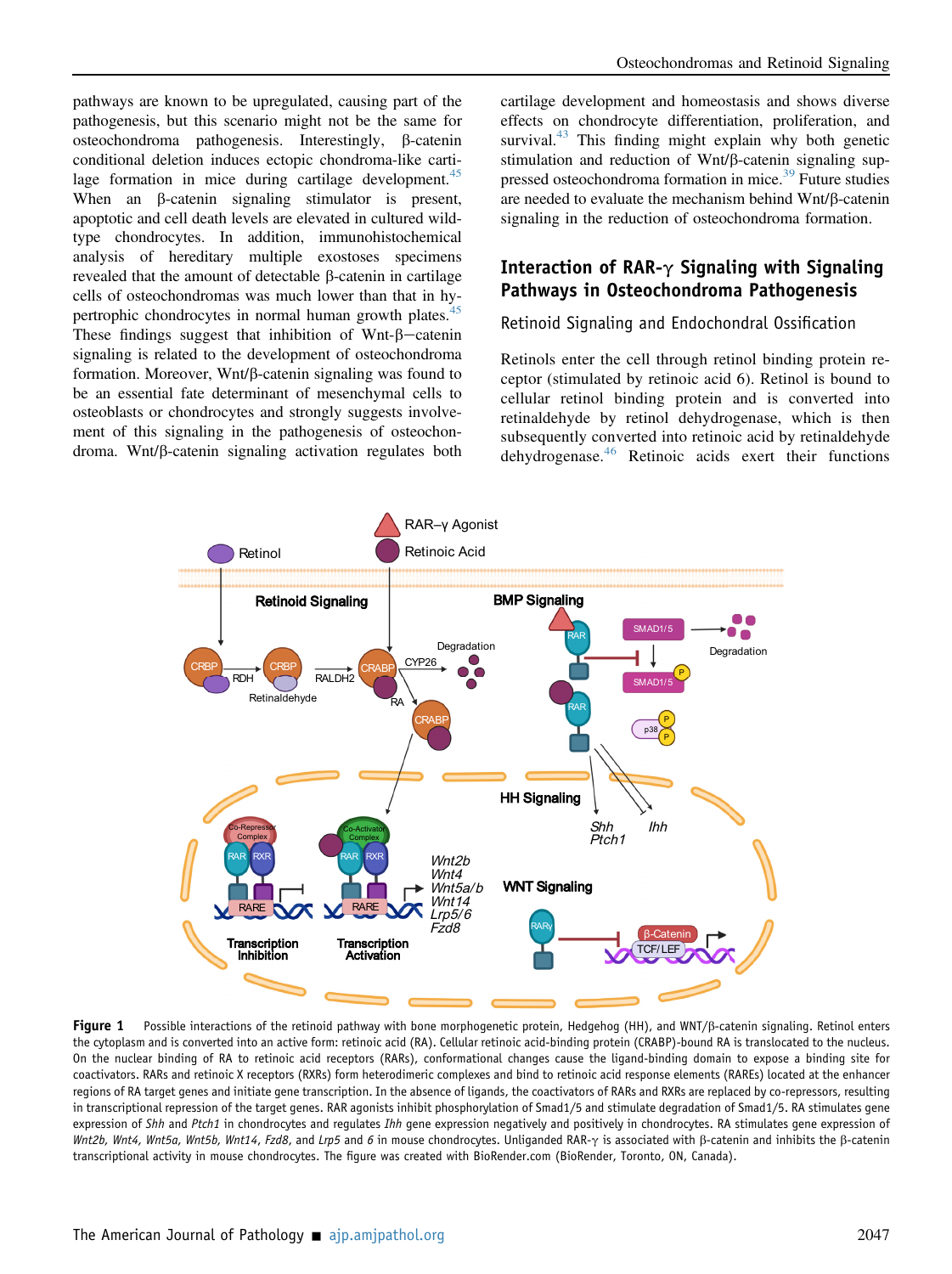through two specific classes of receptors: RARs and retinoic X receptors (RXRs). Each class contains three subtypes:  $\alpha$ ,  $\beta$ , and  $\gamma$ <sup>[47](#page-9-5)</sup>. The expression of these receptors is required by the receptors themselves by nuclear reregulated by the receptors themselves, by nuclear receptors, or by other subtypes in the same family. $48$  On the nuclear binding of retinoic acid to RARs, conformational changes cause the ligand-binding domain to expose a binding site for coactivators, including CBP/p300, p300/ CBP-associated factor, and p160 family members, which then recruit proteins that contain histone acetyltransferase activity.[49](#page-9-7) RARs and RXRs form heterodimeric complexes to function as ligand-dependent transcription factors and bind to retinoic acid response elements located at the enhancer regions of target genes. Unliganded receptors are responsible for repressing target gene expression. $50$  In the absence of ligands, the coactivators of RARs/RXRs are replaced by co-repressors, which include nuclear receptor c-repressor 1/2 (, silencing mediators of RARs and thyroid hormone receptors), mSin3A, and histone deacetylases. Together this complex results in transcriptional repression of the target genes of RAR/RXR heterodimers $50,51$  $50,51$ [\(Figure 1](#page-5-0)).

Retinoic acid is a negative regulator of growth plate chondrogenesis and can be influenced by the expression and/or the activity of SOX9, a major chondrogenic driver. $52$ Retinoid signaling strongly inhibits growth plate chondrocyte proliferation as shown in the retinoic acid-treated metatarsal organ culture<sup>[53](#page-9-11)</sup> and in  $Cyp26b1$ -deficient mice.<sup>[54](#page-9-12)</sup> Furthermore, retinoic acid suppresses cartilage ma-trix synthesis in growth plate chondrocyte cultures.<sup>[55](#page-9-13)[,56](#page-9-14)</sup> In cephalic chick chondrocyte cultures, retinoic acid stimulates chondrocyte hypertrophy and mineralization. $57$  Genes encoding RAR- $\alpha$ , RAR- $\beta$ , and RAR- $\gamma$  display spatiotemporal patterns of expression during cartilage formation.  $RAR-\alpha$  is expressed throughout the limb mesenchyme early in limb development, decreases as cells begin to differentiate into chondrocytes, and then remains low in cartilagi-nous tissues.<sup>[58](#page-9-16)</sup> RAR- $\beta$  is expressed in regions of the developing limb that are not destined to form cartilage, whereas  $RAR-\gamma$  is expressed preferentially in both prechondrogenic mesenchymal condensations and newly differentiated chondrocytes before chondrocytes hypertro-phy, with respect to skeletal development in the limb.<sup>[59](#page-9-17)–[61](#page-9-17)</sup> In limb bud cells and chondrocytes,  $RAR-\gamma$  mediated retinoic acid action strongly inhibits chondrogenesis and cartilage matrix synthesis.<sup>[4](#page-7-3)[,5](#page-7-4)</sup>

Synthetic retinoid agonists specific for RAR- $\gamma$ , such as palovarotene, function as potent inhibitors of osteochon-dromas in rodent models.<sup>[8](#page-8-2)</sup> The RAR- $\gamma$  agonist can exert antitumor function on human osteochondromas by inhibiting matrix synthesis, promoting cartilage matrix degradation, and stimulating cell death. $62$  The inhibitory action of  $RAR-\gamma$  signaling on osteochondromas might be mediated by interaction of RAR- $\gamma$  signaling with the multiple signaling pathways that are important for cartilage development and endochondral ossification.

Interaction of Retinoid Signaling with BMP, HH, and Wnt/b-Catenin Signaling Pathways

Heterotopic ossification involves induction of ectopic endochondral ossification and can be triggered by uncontrolled activation of BMP signaling, as observed in diseases such as FOP, which are associated with genetic mutations in BMP type I receptor  $ACVRI.<sup>29</sup> RAR- $\gamma$  agonists inhibit$  $ACVRI.<sup>29</sup> RAR- $\gamma$  agonists inhibit$  $ACVRI.<sup>29</sup> RAR- $\gamma$  agonists inhibit$ phosphorylation of Smad1/5 and stimulate degradation of Smad1/[5](#page-7-4) proteins. $5$  BMP inhibition can be an attribute to chondrogenic inhibition by RAR- $\gamma$  agonists, which typically requires a decrease in retinoid signaling while inversely upregulating BMP signaling.<sup>[63](#page-9-19)</sup> A similar inhibition of Smad1/5/8 phosphorylation by the RAR- $\gamma$  agonists is addressed in the mouse osteochondroma model.<sup>[8](#page-8-2)</sup> In addition, pharmacologic interference of RAR- $\gamma$  stimulates Smad1/5 phosphorylation. $64$  Therefore, it is very likely that inhibition of BMP signaling is an important mechanism in which RAR- $\gamma$  agonists suppress ectopic cartilage formation in osteochondromas ([Figure 1\)](#page-5-0).

RAR-g transcripts are detected in prehypertrophic chondrocytes, overlapping with Ihh gene expression in E18 mandibular condyle. Shimo et  $a_0$ <sup>[65](#page-9-21)</sup> studied the crossinteraction between retinoid and Ihh signaling pathways using chick cephalic chondrocyte culture system. The authors found that retinoic acid stimulates Ihh gene expression, which requires de novo protein synthesis and activation of p38 mitogen-activated protein kinase, which is important for retinoic acid—induced  $Ihh$  gene expression, and that retinoic acid inhibits proliferation of proliferating chondrocytes but not that of hypertrophic chondrocytes.<sup>[65](#page-9-21)</sup> Yoshida et al<sup>[66](#page-9-22)</sup> found that the 5<sup> $\prime$ </sup> flanking region of the human IHH gene contains a retinoic acid response element and that retinoic acid treatment upregulates Ihh and Ptched1 gene expression in high-density cultures of rabbit growth-plate chondrocytes. Conversely, Wu et  $al^{67}$  $al^{67}$  $al^{67}$  reported that Shh and Ihh are expressed in growth plate by quantitative PCR and in situ hybridization and that retinoic acid stimulates gene expression of Shh but inhibits Ihh expression. These findings suggest that retinoid signaling can alter HH signaling in both positive and negative ways [\(Figure 1\)](#page-5-0). Considering the finding that Ihh potentiates BMP signaling and induces ectopic cartilage formation, the RAR- $\gamma$  agonist might inhibit HH signaling when it inhibits ectopic cartilage formation and osteochondromas, but the interaction between retinoid and HH signaling in osteochondromas can vary, depending on the stage of tumor development and the microenvironment of where and how tumors grow.

 $Wnt/\beta$ -catenin signaling molecules interact with the nuclear receptor family members in diverse types of cells, tissues, and organs and are developmentally and clinically important.[68](#page-9-24) Cross-talking among Wnt, retinoid, HH, BMP, and fibroblast growth factor signaling pathways sophisti-catedly regulates limb morphogenesis.<sup>[69](#page-9-25)</sup> Spatiotemporal expression of the ligands, receptors, and regulatory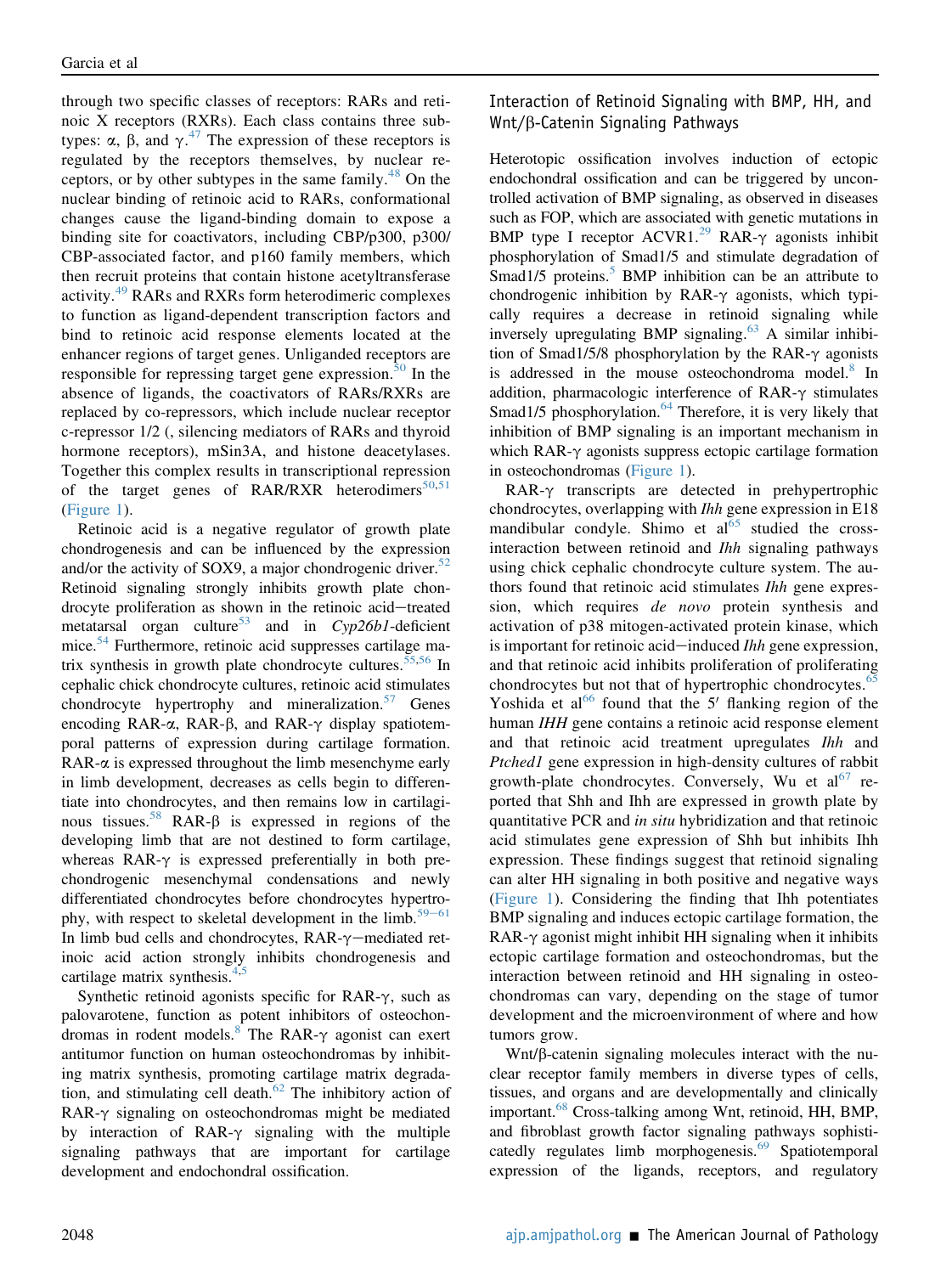molecules of these signaling pathways coordinates signaling gradients and specifies the anterior-posterior axis and the proximo-distal pattern.<sup>[69](#page-9-25)</sup> Retinoic acid plays a role in specification of the proximal part of the limb, Wnt3 and Wnt5a contribute to the distal growth, and Wnt7a contrib-utes to the ventralization.<sup>[69](#page-9-25)[,70](#page-9-26)</sup> However, the molecular interaction between retinoid and  $Wnt/\beta$ -catenin signaling during limb morphogenesis is not yet elucidated.

Retinoic acid treatment increases gene expression of the Wnts (Wnt2b, Wnt4, Wnt5a, Wnt5b, and Wnt14) and receptors and coreceptors  $(Fz d8, Lrp5, \text{ and } Lrp6)$  and enhances Wnt/ $\beta$ -catenin signaling.<sup>[71](#page-9-27)</sup> In conditions where retinoid ligands are not available in normal chondrocytes, unliganded RAR- $\gamma$  is associated with  $\beta$ -catenin via the amino-terminal domain of RAR- $\gamma$  and inhibits the  $\beta$ -catenin transcriptional activity with lymphoid enhancer factor/T-cell factor transcription factors.<sup>71</sup> Therefore, alterations in RAR- $\gamma$ signaling can change  $Wnt/\beta$ -catenin activity in chondrogenesis, endochondral ossification, and possibly in osteochondromas. Wnt/ $\beta$ -catenin signaling can be stimulated by treatment with the RAR- $\gamma$  agonists, leading to inhibition of growth of osteochondromas [\(Figure 1\)](#page-5-0).

### Palovarotene

Two clinical trials of palovarotene were conducted as potential treatments for FOP (<https://clinicaltrials.gov>, trial number NCT03312634) and for multiple osteochondromas ([https://](https://clinicaltrials.gov)  $clinical trials.gov$ , trial number NCT03442985). The US Food and Drug Administration placed both trials on hold in response to cases of early plate closure in FOP pediatric patients. The multiple osteochondromas trial was later terminated (Ipsen Pharma, [https://www.ipsen.com/websites/](https://www.ipsen.com/websites/Ipsen_Online/wp-content/uploads/2020/03/09112219/Ipsen-Palovarotene-Update-26-March-2020.pdf) [Ipsen\\_Online/wp-content/uploads/2020/03/09112219/Ipsen-](https://www.ipsen.com/websites/Ipsen_Online/wp-content/uploads/2020/03/09112219/Ipsen-Palovarotene-Update-26-March-2020.pdf)[Palovarotene-Update-26-March-2020.pdf](https://www.ipsen.com/websites/Ipsen_Online/wp-content/uploads/2020/03/09112219/Ipsen-Palovarotene-Update-26-March-2020.pdf), last accessed July 14, 2021), and the FOP study was refined to enroll children 14 years and older and resumed only for those patients >14 years of age.

The multiple osteochondromas clinical trial evaluated two daily dosage regimens (2.5 and 5.0 mg) in 194 pediatric patients. The FOP clinical trial evaluated different dosage regimens of 5, 10, or 20 mg in 54 pediatric patients. It has not been concluded which doses of palovarotene cause disorders of growth plate in pediatric patients. The negative effect of palovarotene treatment on skeletal tissues has also been observed in preclinical studies. $8,72$  $8,72$  When palovarotene is administered daily via intraperitoneal injections in mice from postnatal day 14, the treatment disrupts growth plate and synovial joint morphology in juvenile FOP mice. Palovarotene-treated wild-type and FOP mice had growth plate loss and shortened body lengths, spine lengths, and tibial lengths compared with untreated control mice.<sup>[72](#page-9-28)</sup> Inu-bushi et al<sup>[8](#page-8-2)</sup> also detected inhibition of skeletal growth with oral gavage of palovarotene starting from postnatal day 14, but deformity was not detected when treatment was initiated

from postnatal day 21 with the same dose of palovarotene. The findings from the animal experiments suggest that susceptibility of the growth plate to palovarotene might reduce at older ages and that the route of palovarotene administration seems to be an important risk for skeletal deformity. Additional studies are required to evaluate the skeletal toxicity, including growth inhibition and joint degeneration, to determine the therapeutic potential of palovarotene.

## **Conclusions**

Local application of  $RAR-\gamma$  agonists abolished growth of transplanted human chondrosarcoma cells in a xenograft mouse model,<sup>[62](#page-9-18)</sup> suggesting that RAR- $\gamma$  agonists can be locally applied. A local treatment would be an alternative option of  $RAR-\gamma$  agonist treatment, which might lower the risk of the drug adverse effects but should be investigated intensively. Currently, the clinical approach is a careful follow-up for small lamps of osteochondromas until the masses grow to meet surgery application criteria. Drug therapy delivery, however, might effectively inhibit tumor progression if applied at the beginning stage when osteochondromas are small masses.

Palovarotene, an  $RAR-\gamma$  selective agonist, was originally investigated as a possible drug for emphysema and is currently proposed as a potent inhibitor drug for FOP, suggesting potential therapeutic benefits in various types of heterotopic ossification.<sup>[5](#page-7-4)</sup> Pharmacologic activation of  $RAR-\gamma$  signaling must alter various signaling pathways in cartilage tissues (articular cartilage and growth plate) as described here. Understanding the interaction of  $RAR-\gamma$  signaling with these important signaling pathways is vital to elucidate not only the pharmacologic action of RAR- $\gamma$  agonist drugs on heterotopic ossification and osteochondromas but also the physiologic roles of RAR- $\gamma$ -mediated retinoid signaling in endochondral ossification.

## References

- <span id="page-7-0"></span>1. [Pannier S, Legeai-Mallet L: Hereditary multiple exostoses and](http://refhub.elsevier.com/S0002-9440(21)00351-5/sref1) [enchondromatosis. Best Pract Res Clin Rheumatol 2008, 22:45](http://refhub.elsevier.com/S0002-9440(21)00351-5/sref1)-[54](http://refhub.elsevier.com/S0002-9440(21)00351-5/sref1)
- <span id="page-7-1"></span>2. [de Souza AM, Bispo Junior RZ: Osteochondroma: ignore or inves](http://refhub.elsevier.com/S0002-9440(21)00351-5/sref2)[tigate? Rev Bras Ortop 2014, 49:555](http://refhub.elsevier.com/S0002-9440(21)00351-5/sref2)-[564](http://refhub.elsevier.com/S0002-9440(21)00351-5/sref2)
- <span id="page-7-2"></span>3. [Chhina H, Davis JC, Alvarez CM: Health-related quality of life in](http://refhub.elsevier.com/S0002-9440(21)00351-5/sref3) [people with hereditary multiple exostoses. J Pediatr Orthop 2012, 32:](http://refhub.elsevier.com/S0002-9440(21)00351-5/sref3)  $210 - 214$  $210 - 214$  $210 - 214$
- <span id="page-7-3"></span>4. [Williams JA, Kondo N, Okabe T, Takeshita N, Pilchak DM,](http://refhub.elsevier.com/S0002-9440(21)00351-5/sref4) [Koyama E, Ochiai T, Jensen D, Chu ML, Kane MA, Napoli JL,](http://refhub.elsevier.com/S0002-9440(21)00351-5/sref4) [Enomoto-Iwamoto M, Ghyselinck N, Chambon P, Paci](http://refhub.elsevier.com/S0002-9440(21)00351-5/sref4)fici M, [Iwamoto M: Retinoic acid receptors are required for skeletal growth,](http://refhub.elsevier.com/S0002-9440(21)00351-5/sref4) [matrix homeostasis and growth plate function in postnatal mouse.](http://refhub.elsevier.com/S0002-9440(21)00351-5/sref4) [Dev Biol 2009, 328:315](http://refhub.elsevier.com/S0002-9440(21)00351-5/sref4)-[327](http://refhub.elsevier.com/S0002-9440(21)00351-5/sref4)
- <span id="page-7-4"></span>5. [Shimono K, Tung WE, Macolino C, Chi AH, Didizian JH, Mundy C,](http://refhub.elsevier.com/S0002-9440(21)00351-5/sref5) [Chandraratna RA, Mishina Y, Enomoto-Iwamoto M, Paci](http://refhub.elsevier.com/S0002-9440(21)00351-5/sref5)fici M, [Iwamoto M: Potent inhibition of heterotopic ossi](http://refhub.elsevier.com/S0002-9440(21)00351-5/sref5)fication by nuclear [retinoic acid receptor-gamma agonists. Nat Med 2011, 17:454](http://refhub.elsevier.com/S0002-9440(21)00351-5/sref5)-[460](http://refhub.elsevier.com/S0002-9440(21)00351-5/sref5)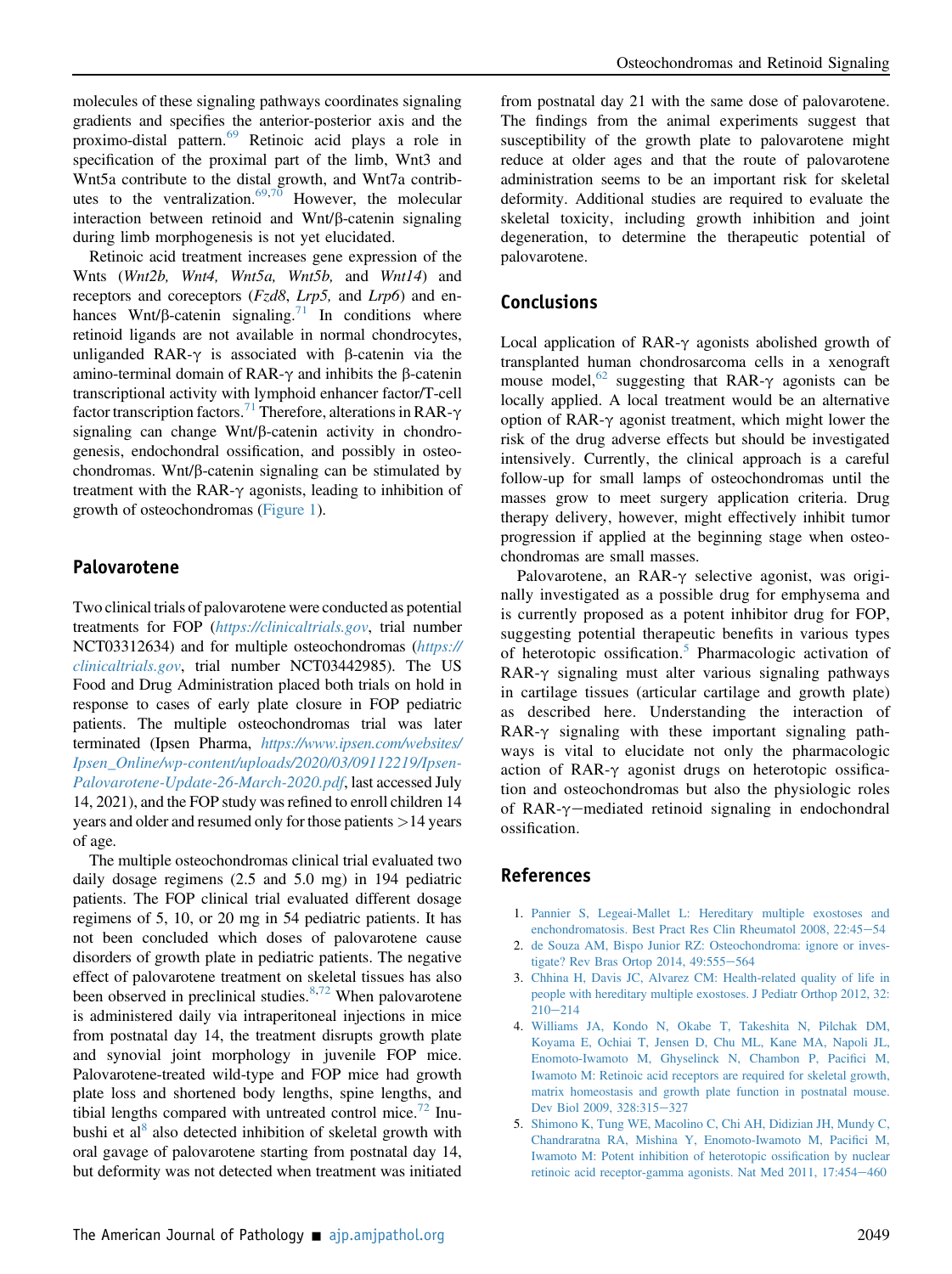- <span id="page-8-0"></span>6. [Chakkalakal SA, Uchibe K, Convente MR, Zhang D,](http://refhub.elsevier.com/S0002-9440(21)00351-5/sref6) [Economides AN, Kaplan FS, Paci](http://refhub.elsevier.com/S0002-9440(21)00351-5/sref6)fici M, Iwamoto M, Shore EM: [Palovarotene inhibits heterotopic ossi](http://refhub.elsevier.com/S0002-9440(21)00351-5/sref6)fication and maintains limb [mobility and growth in mice with the human ACVR1\(R206H\)](http://refhub.elsevier.com/S0002-9440(21)00351-5/sref6) fibrodysplasia ossifi[cans progressiva \(FOP\) mutation. J Bone Miner](http://refhub.elsevier.com/S0002-9440(21)00351-5/sref6) [Res 2016, 31:1666](http://refhub.elsevier.com/S0002-9440(21)00351-5/sref6)-[1675](http://refhub.elsevier.com/S0002-9440(21)00351-5/sref6)
- <span id="page-8-1"></span>7. [Wheatley BM, Cilwa KE, Dey D, Qureshi AT, Seavey JG,](http://refhub.elsevier.com/S0002-9440(21)00351-5/sref7) [Tomasino AM, Sanders EM, Bova W, Boehm CA, Iwamoto M,](http://refhub.elsevier.com/S0002-9440(21)00351-5/sref7) [Potter BK, Forsberg JA, Muschler GF, Davis TA: Palovarotene](http://refhub.elsevier.com/S0002-9440(21)00351-5/sref7) [inhibits connective tissue progenitor cell proliferation in a rat model](http://refhub.elsevier.com/S0002-9440(21)00351-5/sref7) [of combat-related heterotopic ossi](http://refhub.elsevier.com/S0002-9440(21)00351-5/sref7)fication. J Orthop Res 2018, 36: [1135](http://refhub.elsevier.com/S0002-9440(21)00351-5/sref7)-[1144](http://refhub.elsevier.com/S0002-9440(21)00351-5/sref7)
- <span id="page-8-2"></span>8. [Inubushi T, Lemire I, Irie F, Yamaguchi Y: Palovarotene inhibits](http://refhub.elsevier.com/S0002-9440(21)00351-5/sref8) [osteochondroma formation in a mouse model of multiple hereditary](http://refhub.elsevier.com/S0002-9440(21)00351-5/sref8) [exostoses. J Bone Miner Res 2018, 33:658](http://refhub.elsevier.com/S0002-9440(21)00351-5/sref8)-[666](http://refhub.elsevier.com/S0002-9440(21)00351-5/sref8)
- <span id="page-8-3"></span>9. [Ahn J, Ludecke HJ, Lindow S, Horton WA, Lee B, Wagner MJ,](http://refhub.elsevier.com/S0002-9440(21)00351-5/sref9) [Horsthemke B, Wells DE: Cloning of the putative tumour suppressor](http://refhub.elsevier.com/S0002-9440(21)00351-5/sref9) [gene for hereditary multiple exostoses \(EXT1\). Nat Genet 1995, 11:](http://refhub.elsevier.com/S0002-9440(21)00351-5/sref9)  $137 - 143$  $137 - 143$  $137 - 143$
- <span id="page-8-4"></span>10. [Stickens D, Clines G, Burbee D, Ramos P, Thomas S, Hogue D,](http://refhub.elsevier.com/S0002-9440(21)00351-5/sref10) [Hecht JT, Lovett M, Evans GA: The EXT2 multiple exostoses gene](http://refhub.elsevier.com/S0002-9440(21)00351-5/sref10) defi[nes a family of putative tumour suppressor genes. Nat Genet](http://refhub.elsevier.com/S0002-9440(21)00351-5/sref10) [1996, 14:25](http://refhub.elsevier.com/S0002-9440(21)00351-5/sref10)-[32](http://refhub.elsevier.com/S0002-9440(21)00351-5/sref10)
- <span id="page-8-5"></span>11. [Hameetman L, Bovee JV, Taminiau AH, Kroon HM,](http://refhub.elsevier.com/S0002-9440(21)00351-5/sref11) [Hogendoorn PC: Multiple osteochondromas: clinicopathological and](http://refhub.elsevier.com/S0002-9440(21)00351-5/sref11) [genetic spectrum and suggestions for clinical management. Hered](http://refhub.elsevier.com/S0002-9440(21)00351-5/sref11) Cancer Clin Pract 2004,  $2:161-173$  $2:161-173$
- <span id="page-8-6"></span>12. [Zak BM, Crawford BE, Esko JD: Hereditary multiple exostoses and](http://refhub.elsevier.com/S0002-9440(21)00351-5/sref12) [heparan sulfate polymerization. Biochim Biophys Acta 2002, 1573:](http://refhub.elsevier.com/S0002-9440(21)00351-5/sref12)  $346 - 355$  $346 - 355$  $346 - 355$
- <span id="page-8-7"></span>13. [Poulain FE, Yost HJ: Heparan sulfate proteoglycans: a sugar code for](http://refhub.elsevier.com/S0002-9440(21)00351-5/sref13) [vertebrate development? Development 2015, 142:3456](http://refhub.elsevier.com/S0002-9440(21)00351-5/sref13)-[3467](http://refhub.elsevier.com/S0002-9440(21)00351-5/sref13)
- <span id="page-8-8"></span>14. [Jones KB, Piombo V, Searby C, Kurriger G, Yang B, Grabellus F,](http://refhub.elsevier.com/S0002-9440(21)00351-5/sref14) [Roughley PJ, Morcuende JA, Buckwalter JA, Capecchi MR,](http://refhub.elsevier.com/S0002-9440(21)00351-5/sref14) Vortkamp A, Sheffi[eld VC: A mouse model of osteochondroma](http://refhub.elsevier.com/S0002-9440(21)00351-5/sref14)[genesis from clonal inactivation of Ext1 in chondrocytes. Proc Natl](http://refhub.elsevier.com/S0002-9440(21)00351-5/sref14) [Acad Sci U S A 2010, 107:2054](http://refhub.elsevier.com/S0002-9440(21)00351-5/sref14)-[2059](http://refhub.elsevier.com/S0002-9440(21)00351-5/sref14)
- <span id="page-8-11"></span>15. [Matsumoto K, Irie F, Mackem S, Yamaguchi Y: A mouse model of](http://refhub.elsevier.com/S0002-9440(21)00351-5/sref15) chondrocyte-specifi[c somatic mutation reveals a role for Ext1 loss of](http://refhub.elsevier.com/S0002-9440(21)00351-5/sref15) [heterozygosity in multiple hereditary exostoses. Proc Natl Acad Sci](http://refhub.elsevier.com/S0002-9440(21)00351-5/sref15) [U S A 2010, 107:10932](http://refhub.elsevier.com/S0002-9440(21)00351-5/sref15)-[10937](http://refhub.elsevier.com/S0002-9440(21)00351-5/sref15)
- <span id="page-8-12"></span>16. [Zak BM, Schuksz M, Koyama E, Mundy C, Wells DE,](http://refhub.elsevier.com/S0002-9440(21)00351-5/sref16) Yamaguchi Y, Pacifi[ci M, Esko JD: Compound heterozygous loss of](http://refhub.elsevier.com/S0002-9440(21)00351-5/sref16) Ext1 and Ext2 is suffi[cient for formation of multiple exostoses in](http://refhub.elsevier.com/S0002-9440(21)00351-5/sref16) [mouse ribs and long bones. Bone 2011, 48:979](http://refhub.elsevier.com/S0002-9440(21)00351-5/sref16)-[987](http://refhub.elsevier.com/S0002-9440(21)00351-5/sref16)
- <span id="page-8-14"></span>17. [Sgariglia F, Candela ME, Huegel J, Jacenko O, Koyama E,](http://refhub.elsevier.com/S0002-9440(21)00351-5/sref17) Yamaguchi Y, Pacifi[ci M, Enomoto-Iwamoto M: Epiphyseal abnor](http://refhub.elsevier.com/S0002-9440(21)00351-5/sref17)[malities, trabecular bone loss and articular chondrocyte hypertrophy](http://refhub.elsevier.com/S0002-9440(21)00351-5/sref17) [develop in the long bones of postnatal Ext1-de](http://refhub.elsevier.com/S0002-9440(21)00351-5/sref17)ficient mice. Bone  $2013, 57:220 - 231$  $2013, 57:220 - 231$  $2013, 57:220 - 231$
- <span id="page-8-15"></span>18. [Yang W, Wang J, Moore DC, Liang H, Dooner M, Wu Q, Terek R,](http://refhub.elsevier.com/S0002-9440(21)00351-5/sref18) [Chen Q, Ehrlich MG, Quesenberry PJ, Neel BG: Ptpn11 deletion in a](http://refhub.elsevier.com/S0002-9440(21)00351-5/sref18) [novel progenitor causes metachondromatosis by inducing hedgehog](http://refhub.elsevier.com/S0002-9440(21)00351-5/sref18) [signalling. Nature 2013, 499:491](http://refhub.elsevier.com/S0002-9440(21)00351-5/sref18)-[495](http://refhub.elsevier.com/S0002-9440(21)00351-5/sref18)
- <span id="page-8-16"></span>19. [Sinha S, Mundy C, Bechtold T, Sgariglia F, Ibrahim MM,](http://refhub.elsevier.com/S0002-9440(21)00351-5/sref19) [Billings PC, Carroll K, Koyama E, Jones KB, Paci](http://refhub.elsevier.com/S0002-9440(21)00351-5/sref19)fici M: Unsus[pected osteochondroma-like outgrowths in the cranial base of](http://refhub.elsevier.com/S0002-9440(21)00351-5/sref19) [hereditary multiple exostoses patients and modeling and treatment](http://refhub.elsevier.com/S0002-9440(21)00351-5/sref19) [with a BMP antagonist in mice. PLoS Genet 2017, 13:e1006742](http://refhub.elsevier.com/S0002-9440(21)00351-5/sref19)
- <span id="page-8-17"></span>20. [Inubushi T, Nozawa S, Matsumoto K, Irie F, Yamaguchi Y: Aberrant](http://refhub.elsevier.com/S0002-9440(21)00351-5/sref20) [perichondrial BMP signaling mediates multiple osteochondroma](http://refhub.elsevier.com/S0002-9440(21)00351-5/sref20)[genesis in mice. JCI Insight 2017, 2:e90049](http://refhub.elsevier.com/S0002-9440(21)00351-5/sref20)
- <span id="page-8-9"></span>21. [Reijnders CM, Waaijer CJ, Hamilton A, Buddingh EP, Dijkstra SP,](http://refhub.elsevier.com/S0002-9440(21)00351-5/sref21) [Ham J, Bakker E, Szuhai K, Karperien M, Hogendoorn PC,](http://refhub.elsevier.com/S0002-9440(21)00351-5/sref21) [Stringer SE, Bovee JV: No haploinsuf](http://refhub.elsevier.com/S0002-9440(21)00351-5/sref21)ficiency but loss of heterozy[gosity for EXT in multiple osteochondromas. Am J Pathol 2010, 177:](http://refhub.elsevier.com/S0002-9440(21)00351-5/sref21)  $1946 - 1957$  $1946 - 1957$  $1946 - 1957$
- <span id="page-8-10"></span>22. [Bovee JV, Cleton-Jansen AM, Wuyts W, Caethoven G,](http://refhub.elsevier.com/S0002-9440(21)00351-5/sref22) [Taminiau AH, Bakker E, Van Hul W, Cornelisse CJ,](http://refhub.elsevier.com/S0002-9440(21)00351-5/sref22) [Hogendoorn PC: EXT-mutation analysis and loss of heterozygosity in](http://refhub.elsevier.com/S0002-9440(21)00351-5/sref22) [sporadic and hereditary osteochondromas and secondary chon](http://refhub.elsevier.com/S0002-9440(21)00351-5/sref22)[drosarcomas. Am J Hum Genet 1999, 65:689](http://refhub.elsevier.com/S0002-9440(21)00351-5/sref22)-[698](http://refhub.elsevier.com/S0002-9440(21)00351-5/sref22)
- <span id="page-8-13"></span>23. [Stickens D, Zak BM, Rougier N, Esko JD, Werb Z: Mice de](http://refhub.elsevier.com/S0002-9440(21)00351-5/sref23)ficient in [Ext2 lack heparan sulfate and develop exostoses. Development 2005,](http://refhub.elsevier.com/S0002-9440(21)00351-5/sref23) [132:5055](http://refhub.elsevier.com/S0002-9440(21)00351-5/sref23)-[5068](http://refhub.elsevier.com/S0002-9440(21)00351-5/sref23)
- <span id="page-8-18"></span>24. [Long F, Ornitz DM: Development of the endochondral skeleton. Cold](http://refhub.elsevier.com/S0002-9440(21)00351-5/sref24) [Spring Harb Perspect Biol 2013, 5:a008334](http://refhub.elsevier.com/S0002-9440(21)00351-5/sref24)
- <span id="page-8-19"></span>25. Ballock RT, O'[Keefe RJ: Physiology and pathophysiology of the](http://refhub.elsevier.com/S0002-9440(21)00351-5/sref25) [growth plate. Birth Defects Res C Embryo Today 2003, 69:123](http://refhub.elsevier.com/S0002-9440(21)00351-5/sref25)-[143](http://refhub.elsevier.com/S0002-9440(21)00351-5/sref25)
- <span id="page-8-20"></span>26. [Huegel J, Sgariglia F, Enomoto-Iwamoto M, Koyama E, Dormans JP,](http://refhub.elsevier.com/S0002-9440(21)00351-5/sref26) Pacifi[ci M: Heparan sulfate in skeletal development, growth, and](http://refhub.elsevier.com/S0002-9440(21)00351-5/sref26) [pathology: the case of hereditary multiple exostoses. Dev Dyn 2013,](http://refhub.elsevier.com/S0002-9440(21)00351-5/sref26)  $242:1021 - 1032$  $242:1021 - 1032$  $242:1021 - 1032$
- <span id="page-8-21"></span>27. [Cuellar A, Reddi AH: Cell biology of osteochondromas: bone](http://refhub.elsevier.com/S0002-9440(21)00351-5/sref27) [morphogenic protein signalling and heparan sulphates. Int Orthop](http://refhub.elsevier.com/S0002-9440(21)00351-5/sref27)  $2013, 37:1591 - 1596$  $2013, 37:1591 - 1596$  $2013, 37:1591 - 1596$
- <span id="page-8-22"></span>28. [Pogue R, Lyons K: BMP signaling in the cartilage growth plate. Curr](http://refhub.elsevier.com/S0002-9440(21)00351-5/sref28) [Top Dev Biol 2006, 76:1](http://refhub.elsevier.com/S0002-9440(21)00351-5/sref28)-[48](http://refhub.elsevier.com/S0002-9440(21)00351-5/sref28)
- <span id="page-8-23"></span>29. [Kaplan FS, Xu M, Seemann P, Connor JM, Glaser DL, Carroll L,](http://refhub.elsevier.com/S0002-9440(21)00351-5/sref29) [Delai P, Fastnacht-Urban E, Forman SJ, Gillessen-Kaesbach G,](http://refhub.elsevier.com/S0002-9440(21)00351-5/sref29) [Hoover-Fong J, Koster B, Pauli RM, Reardon W, Zaidi SA,](http://refhub.elsevier.com/S0002-9440(21)00351-5/sref29) [Zasloff M, Morhart R, Mundlos S, Groppe J, Shore EM: Classic and](http://refhub.elsevier.com/S0002-9440(21)00351-5/sref29) atypical fibrodysplasia ossifi[cans progressiva \(FOP\) phenotypes are](http://refhub.elsevier.com/S0002-9440(21)00351-5/sref29) [caused by mutations in the bone morphogenetic protein \(BMP\) type I](http://refhub.elsevier.com/S0002-9440(21)00351-5/sref29) [receptor ACVR1. Hum Mutat 2009, 30:379](http://refhub.elsevier.com/S0002-9440(21)00351-5/sref29)-[390](http://refhub.elsevier.com/S0002-9440(21)00351-5/sref29)
- <span id="page-8-24"></span>30. [Billings PC, Yang E, Mundy C, Paci](http://refhub.elsevier.com/S0002-9440(21)00351-5/sref30)fici M: Domains with highest heparan sulfate-binding affi[nity reside at opposite ends in BMP2/4](http://refhub.elsevier.com/S0002-9440(21)00351-5/sref30) [versus BMP5/6/7: implications for function. J Biol Chem 2018, 293:](http://refhub.elsevier.com/S0002-9440(21)00351-5/sref30) [14371](http://refhub.elsevier.com/S0002-9440(21)00351-5/sref30)-[14383](http://refhub.elsevier.com/S0002-9440(21)00351-5/sref30)
- <span id="page-8-25"></span>31. [Nakase T, Myoui A, Shimada K, Kuriyama K, Joyama S, Miyaji T,](http://refhub.elsevier.com/S0002-9440(21)00351-5/sref31) [Tomita T, Yoshikawa H: Involvement of BMP-2 signaling in a](http://refhub.elsevier.com/S0002-9440(21)00351-5/sref31) [cartilage cap in osteochondroma. J Orthop Res 2001, 19:1085](http://refhub.elsevier.com/S0002-9440(21)00351-5/sref31)-[1088](http://refhub.elsevier.com/S0002-9440(21)00351-5/sref31)
- <span id="page-8-26"></span>32. [Huegel J, Mundy C, Sgariglia F, Nygren P, Billings PC,](http://refhub.elsevier.com/S0002-9440(21)00351-5/sref32) Yamaguchi Y, Koyama E, Pacifi[ci M: Perichondrium phenotype and](http://refhub.elsevier.com/S0002-9440(21)00351-5/sref32) [border function are regulated by Ext1 and heparan sulfate in devel](http://refhub.elsevier.com/S0002-9440(21)00351-5/sref32)[oping long bones: a mechanism likely deranged in Hereditary](http://refhub.elsevier.com/S0002-9440(21)00351-5/sref32) [Multiple Exostoses. Dev Biol 2013, 377:100](http://refhub.elsevier.com/S0002-9440(21)00351-5/sref32)-[112](http://refhub.elsevier.com/S0002-9440(21)00351-5/sref32)
- <span id="page-8-27"></span>33. [Ramsbottom SA, Pownall ME: Regulation of hedgehog signalling](http://refhub.elsevier.com/S0002-9440(21)00351-5/sref33) [inside and outside the cell. J Dev Biol 2016, 4:23](http://refhub.elsevier.com/S0002-9440(21)00351-5/sref33)
- <span id="page-8-28"></span>34. [Ingham PW, McMahon AP: Hedgehog signaling in animal devel](http://refhub.elsevier.com/S0002-9440(21)00351-5/sref34)[opment: paradigms and principles. Genes Dev 2001, 15:3059](http://refhub.elsevier.com/S0002-9440(21)00351-5/sref34)-[3087](http://refhub.elsevier.com/S0002-9440(21)00351-5/sref34)
- <span id="page-8-29"></span>35. [Vortkamp A, Lee K, Lanske B, Segre GV, Kronenberg HM,](http://refhub.elsevier.com/S0002-9440(21)00351-5/sref35) [Tabin CJ: Regulation of rate of cartilage differentiation by Indian](http://refhub.elsevier.com/S0002-9440(21)00351-5/sref35) [hedgehog and PTH-related protein. Science 1996, 273:613](http://refhub.elsevier.com/S0002-9440(21)00351-5/sref35)-[622](http://refhub.elsevier.com/S0002-9440(21)00351-5/sref35)
- <span id="page-8-30"></span>36. [Cortes M, Baria AT, Schwartz NB: Sulfation of chondroitin](http://refhub.elsevier.com/S0002-9440(21)00351-5/sref36) [sulfate proteoglycans is necessary for proper Indian hedgehog](http://refhub.elsevier.com/S0002-9440(21)00351-5/sref36) [signaling in the developing growth plate. Development 2009,](http://refhub.elsevier.com/S0002-9440(21)00351-5/sref36) [136:1697](http://refhub.elsevier.com/S0002-9440(21)00351-5/sref36)-[1706](http://refhub.elsevier.com/S0002-9440(21)00351-5/sref36)
- <span id="page-8-31"></span>37. [Koziel L, Kunath M, Kelly OG, Vortkamp A: Ext1-dependent hep](http://refhub.elsevier.com/S0002-9440(21)00351-5/sref37)[aran sulfate regulates the range of Ihh signaling during endochondral](http://refhub.elsevier.com/S0002-9440(21)00351-5/sref37) ossifi[cation. Dev Cell 2004, 6:801](http://refhub.elsevier.com/S0002-9440(21)00351-5/sref37)-[813](http://refhub.elsevier.com/S0002-9440(21)00351-5/sref37)
- <span id="page-8-32"></span>38. [Hilton MJ, Gutierrez L, Martinez DA, Wells DE: EXT1 regulates](http://refhub.elsevier.com/S0002-9440(21)00351-5/sref38) [chondrocyte proliferation and differentiation during endochondral](http://refhub.elsevier.com/S0002-9440(21)00351-5/sref38) bone development. Bone  $2005$ ,  $36:379-386$  $36:379-386$
- <span id="page-8-33"></span>39. [Piombo V, Jochmann K, Hoffmann D, Wuelling M, Vortkamp A:](http://refhub.elsevier.com/S0002-9440(21)00351-5/sref39) [Signaling systems affecting the severity of multiple osteochondromas.](http://refhub.elsevier.com/S0002-9440(21)00351-5/sref39) [Bone 2018, 111:71](http://refhub.elsevier.com/S0002-9440(21)00351-5/sref39)-[81](http://refhub.elsevier.com/S0002-9440(21)00351-5/sref39)
- <span id="page-8-34"></span>40. [Bovee JV, Hogendoorn PC, Wunder JS, Alman BA: Cartilage tu](http://refhub.elsevier.com/S0002-9440(21)00351-5/sref40)[mours and bone development: molecular pathology and possible](http://refhub.elsevier.com/S0002-9440(21)00351-5/sref40) therapeutic targets. Nat Rev Cancer 2010,  $10:481-488$  $10:481-488$
- <span id="page-8-35"></span>41. [Hameetman L, Rozeman LB, Lombaerts M, Oosting J, Taminiau AH,](http://refhub.elsevier.com/S0002-9440(21)00351-5/sref41) [Cleton-Jansen AM, Bovee JV, Hogendoorn PC: Peripheral chon](http://refhub.elsevier.com/S0002-9440(21)00351-5/sref41)[drosarcoma progression is accompanied by decreased Indian](http://refhub.elsevier.com/S0002-9440(21)00351-5/sref41) Hedgehog signalling. J Pathol 2006,  $209:501-511$  $209:501-511$